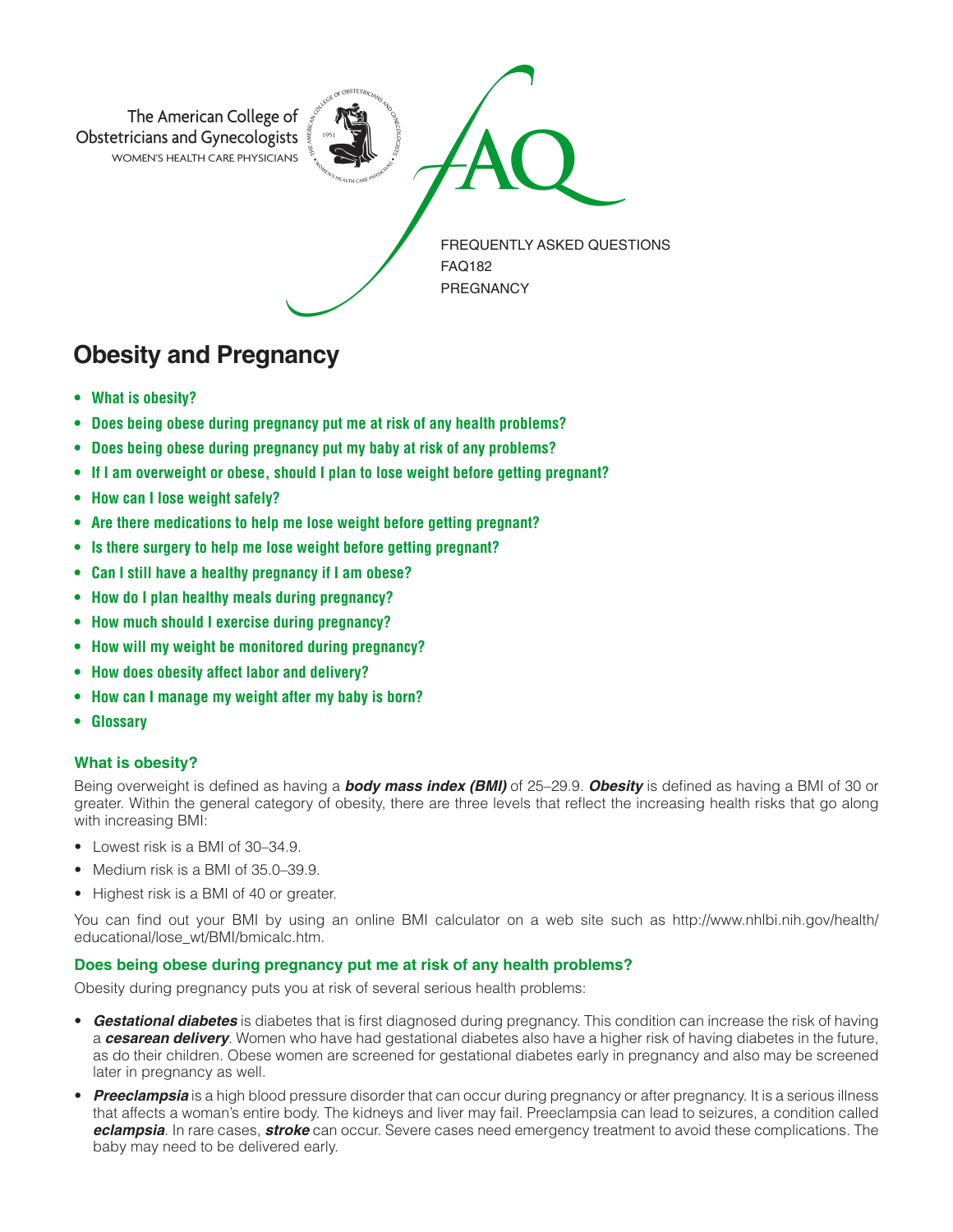**Sleep apnea** is a condition in which a person stops breathing for short periods during sleep. Sleep apnea is associated with obesity. During pregnancy, sleep apnea not only can cause fatigue but also increases the risk of high blood pressure, preeclampsia, eclampsia, and heart and lung disorders.

# **Does being obese during pregnancy put my baby at risk of any problems?**

Obesity increases the risk of the following problems during pregnancy:

- Pregnancy loss—Obese women have an increased risk of pregnancy loss (miscarriage) compared with women of normal weight.
- Birth defects—Babies born to obese women have an increased risk of having birth defects, such as heart defects and *neural tube defects*.
- Problems with diagnostic tests—Having too much body fat can make it difficult to see certain problems with the baby's anatomy on an *ultrasound exam*. Checking the baby's heart rate during labor also may be more difficult if you are obese.
- **Macrosomia**—In this condition, the baby is larger than normal. This can increase the risk of the baby being injured during birth. For example, the baby's shoulder can become stuck during delivery. Macrosomia also increases the risk of cesarean delivery. Infants born with too much body fat have a greater chance of being obese later in life.
- *Preterm* birth—Problems associated with a woman's obesity, such as preeclampsia, may lead to a medically indicated preterm birth. This means that the baby is delivered early for a medical reason. Preterm babies are not as fully developed as babies who are born after 39 weeks of pregnancy. As a result, they have an increased risk of short-term and long-term health problems.
- *Stillbirth*—The higher the woman's BMI, the greater the risk of stillbirth.

# **If I am overweight or obese, should I plan to lose weight before getting pregnant?**

Losing weight before you become pregnant is the best way to decrease the risk of problems caused by obesity. Losing even a small amount of weight (5–7% of your current weight, or about 10–20 pounds) can improve your overall health and pave the way for a healthier pregnancy.

#### **How can I lose weight safely?**

To lose weight, you need to use up more *calories* than you take in. You can do this by getting regular exercise and eating healthy foods. Your obstetrician may refer you to a nutritionist to help you plan a healthy diet. You also can use the Choose My Plate web site at www.choosemyplate.gov. Increasing your physical activity is important if you want to lose weight. Aim to be moderately active (for example, biking, brisk walking, and general gardening) for 60 minutes or vigorously active (jogging, swimming laps, or doing heavy yard work) for 30 minutes on most days of the week. You do not have to do this amount all at once. For instance, you can exercise for 20 minutes three times a day.

# **Are there medications to help me lose weight before getting pregnant?**

If you have tried to lose weight through diet changes and exercise and you still have a BMI of 30 or greater or a BMI of at least 27 with certain medical conditions, such as diabetes or heart disease, weight-loss medications may be suggested. These medications should not be taken if you are trying to become pregnant or are already pregnant.

#### **Is there surgery to help me lose weight before getting pregnant?**

**Bariatric surgery** may be an option for people who are very obese or who have major health problems caused by obesity. If you have weight loss surgery, you should delay getting pregnant for 12–24 months after surgery, when you will have the most rapid weight loss. If you have had fertility problems, they may resolve on their own as you rapidly lose the excess weight. It is important to be aware of this because the increase in fertility can lead to an unplanned pregnancy. Some types of bariatric surgery may affect how the body absorbs medications taken by mouth, including birth control pills. You may need to switch to another form of birth control.

#### **Can I still have a healthy pregnancy if I am obese?**

Despite the risks, you can have a healthy pregnancy if you are obese. It takes careful management of your weight, attention to diet and exercise, regular prenatal care to monitor for complications, and special considerations for your labor and delivery.

#### **How do I plan healthy meals during pregnancy?**

Finding a balance between eating healthy foods and staying at a healthy weight is important for your health as well as your baby's health. In the second and third *trimesters*, a pregnant woman needs an average of 300 extra calories a day—about the amount of calories in a glass of skim milk and half of a sandwich. You can get help with planning a healthy diet by talking to a nutrition counselor. Help also can be found at the Choose My Plate web site, which has a special section for women who are pregnant or breastfeeding (www.choosemyplate.gov/moms-pregnancy-breastfeeding).